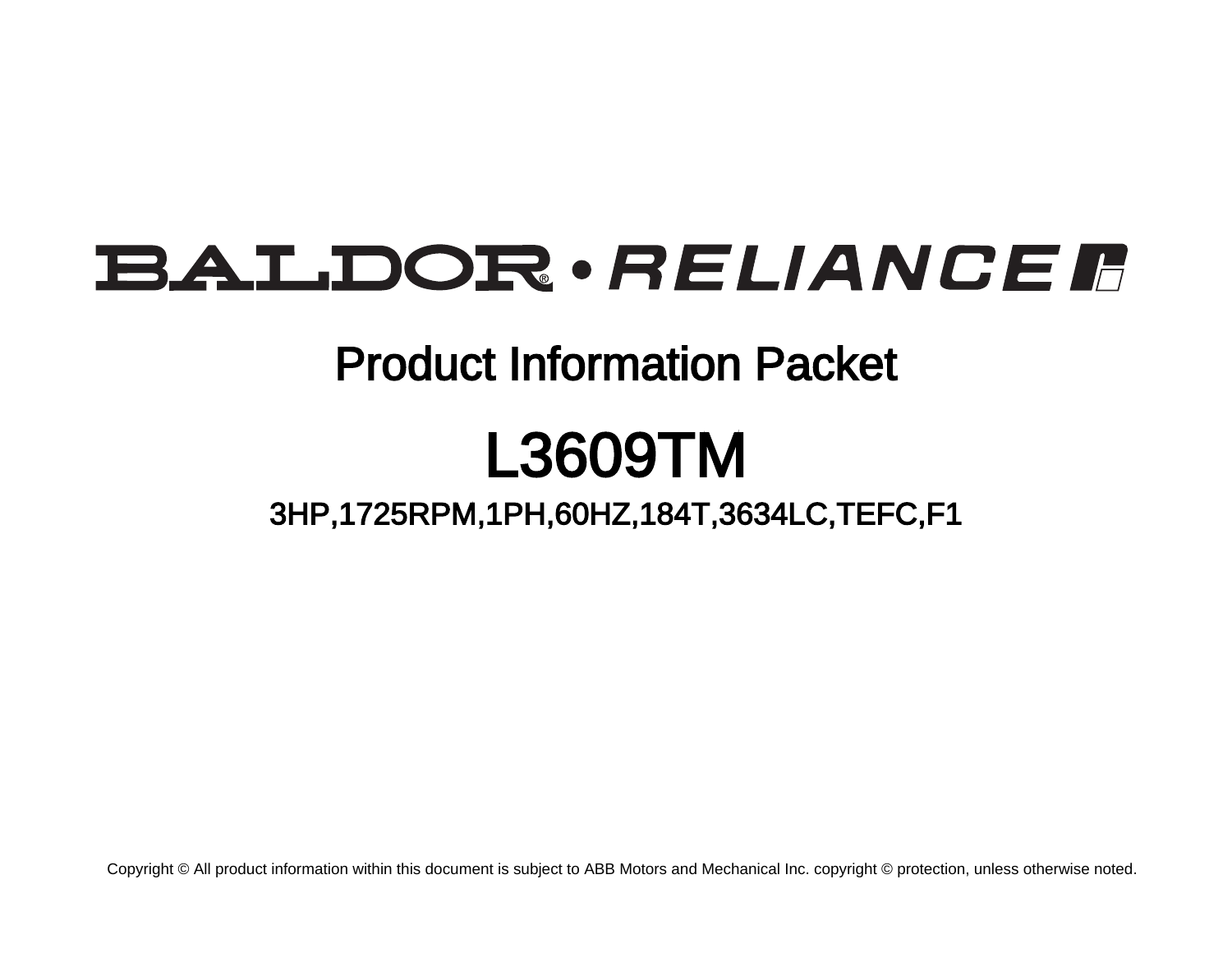# BALDOR · RELIANCE F Product Information Packet: L3609TM - 3HP,1725RPM,1PH,60HZ,184T,3634LC,TEFC,F1

| <b>Part Detail</b> |                                                           |             |            |             |                               |                      |  |  |
|--------------------|-----------------------------------------------------------|-------------|------------|-------------|-------------------------------|----------------------|--|--|
| Revision:          | PRD/A<br>AG<br>No<br>Proprietary:<br>Status:<br>Change #: |             |            |             |                               |                      |  |  |
| Type:              | AC                                                        | Elec. Spec: | 36WGY155   | CD Diagram: | CD0320                        | Mfg Plant:           |  |  |
| Mech. Spec:        | 36F227                                                    | Layout:     | 36LYF227   | Poles:      | 04                            | <b>Created Date:</b> |  |  |
| Base:              | <b>RG</b>                                                 | Eff. Date:  | 02-11-2020 | Leads:      | 4#14 A PH,2#16 B PH,1#10 #4TH |                      |  |  |

| <b>Specs</b>                           |                         |                                  |                        |
|----------------------------------------|-------------------------|----------------------------------|------------------------|
| <b>Catalog Number:</b>                 | L3609TM                 | <b>Insulation Class:</b>         | F                      |
| Enclosure:                             | <b>TEFC</b>             | <b>Inverter Code:</b>            | Not Inverter           |
| Frame:                                 | 184T                    | <b>KVA Code:</b>                 | K                      |
| <b>Frame Material:</b>                 | Steel                   | <b>Lifting Lugs:</b>             | No Lifting Lugs        |
| Motor Letter Type:                     | Cap Start, Cap Run      | <b>Locked Bearing Indicator:</b> | No Locked Bearing      |
| Output @ Frequency:                    | 3.000 HP @ 60 HZ        | Motor Lead Quantity/Wire Size:   | 4 @ 14 AWG, A PH       |
| Synchronous Speed @ Frequency:         | 1800 RPM @ 60 HZ        | <b>Motor Lead Exit:</b>          | Ko Box                 |
| Voltage @ Frequency:                   | 115.0 V @ 60 HZ         | <b>Motor Lead Termination:</b>   | <b>Flying Leads</b>    |
|                                        | 230.0 V @ 60 HZ         | Motor Type:                      | 3634LC                 |
| XP Class and Group:                    | None                    | <b>Mounting Arrangement:</b>     | F <sub>1</sub>         |
| <b>XP Division:</b>                    | Not Applicable          | <b>Power Factor:</b>             | 85                     |
| <b>Agency Approvals:</b>               | <b>UR</b>               | <b>Product Family:</b>           | <b>General Purpose</b> |
|                                        | <b>CSA</b>              | Pulley End Bearing Type:         | Ball                   |
| <b>Auxillary Box:</b>                  | No Auxillary Box        | <b>Pulley Face Code:</b>         | Standard               |
| <b>Auxillary Box Lead Termination:</b> | None                    | <b>Pulley Shaft Indicator:</b>   | Standard               |
| <b>Base Indicator:</b>                 | Rigid                   | <b>Rodent Screen:</b>            | None                   |
| <b>Bearing Grease Type:</b>            | Polyrex EM (-20F +300F) | <b>Shaft Extension Location:</b> | Pulley End             |
| Blower:                                | None                    | <b>Shaft Ground Indicator:</b>   | No Shaft Grounding     |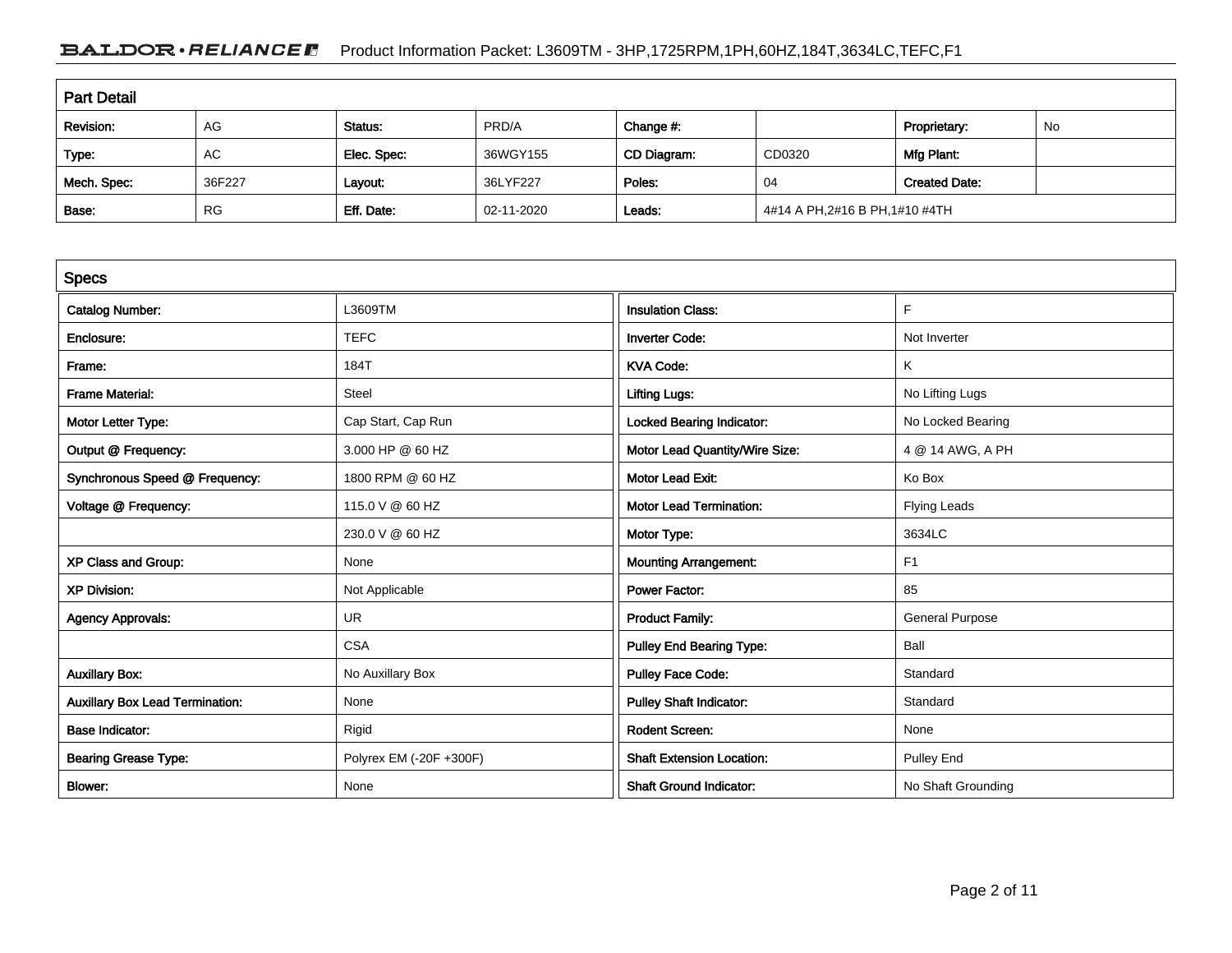| Current @ Voltage:                    | 14.500 A @ 230.0 V        | <b>Shaft Rotation:</b>             | Reversible                     |
|---------------------------------------|---------------------------|------------------------------------|--------------------------------|
|                                       | 28.000 A @ 115.0 V        | <b>Shaft Slinger Indicator:</b>    | No Slinger                     |
| Design Code:                          |                           | <b>Speed Code:</b>                 | Single Speed                   |
| Drip Cover:                           | No Drip Cover             | <b>Motor Standards:</b>            | <b>NEMA</b>                    |
| Duty Rating:                          | <b>CONT</b>               | <b>Starting Method:</b>            | Direct on line                 |
| <b>Electrically Isolated Bearing:</b> | Not Electrically Isolated | <b>Thermal Device - Bearing:</b>   | None                           |
| <b>Feedback Device:</b>               | NO FEEDBACK               | Thermal Device - Winding:          | Do Not Use                     |
| <b>Front Face Code:</b>               | Standard                  | <b>Vibration Sensor Indicator:</b> | No Vibration Sensor            |
| <b>Front Shaft Indicator:</b>         | None                      | Winding Thermal 1:                 | <b>Manual Thermal Overload</b> |
| Heater Indicator:                     | No Heater                 | <b>Winding Thermal 1 Location:</b> | KO                             |
|                                       |                           | <b>Winding Thermal 2:</b>          | None                           |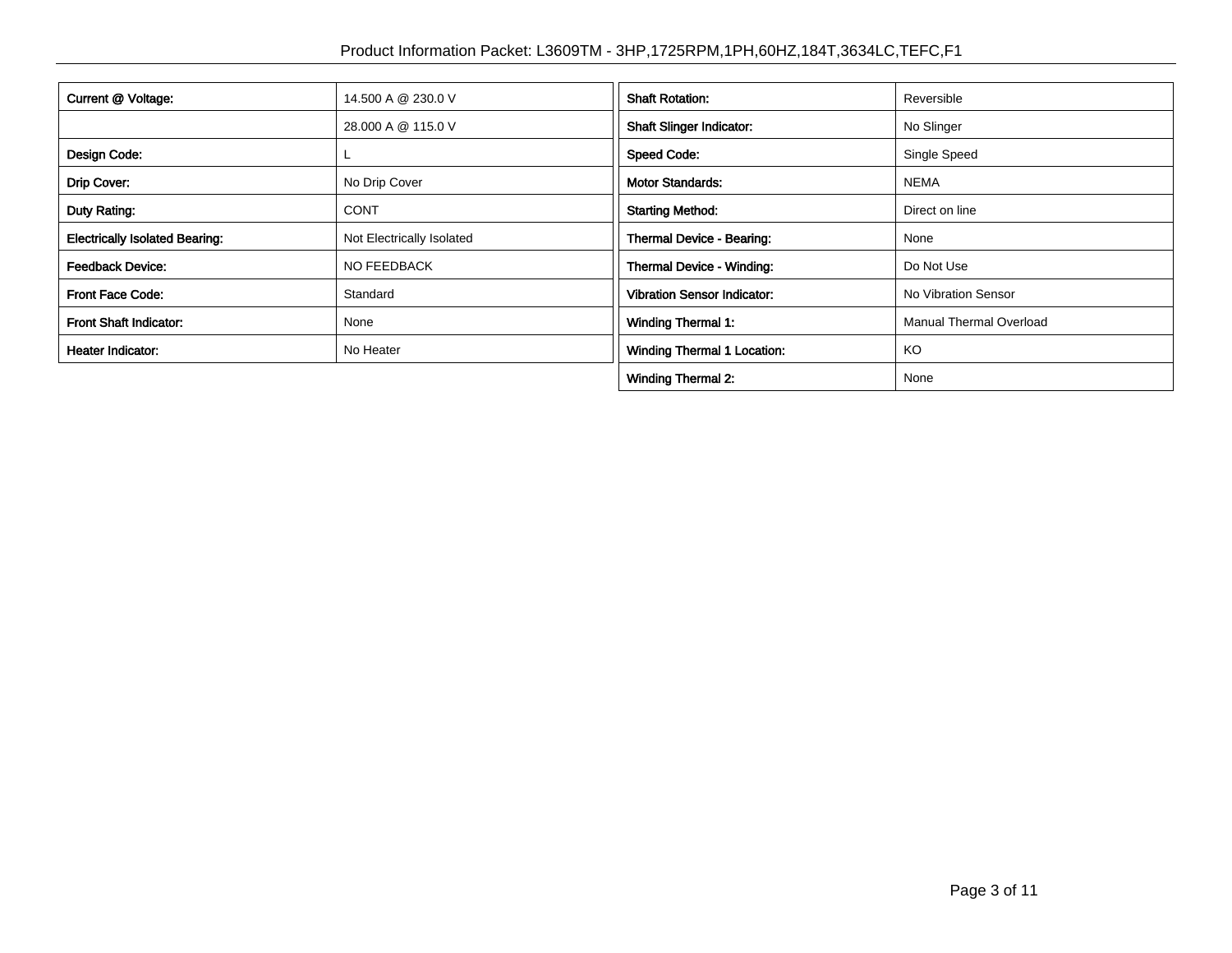## BALDOR · RELIANCE F Product Information Packet: L3609TM - 3HP,1725RPM,1PH,60HZ,184T,3634LC,TEFC,F1

| Nameplate NP1257L      |                     |                                                     |  |  |  |  |  |
|------------------------|---------------------|-----------------------------------------------------|--|--|--|--|--|
| <b>CAT.NO. L3609TM</b> |                     |                                                     |  |  |  |  |  |
|                        | SPEC. 36F227Y155    |                                                     |  |  |  |  |  |
| HP 3                   |                     |                                                     |  |  |  |  |  |
|                        | VOLTS 115/230       |                                                     |  |  |  |  |  |
|                        | $AMP$ 28/14.5       |                                                     |  |  |  |  |  |
| $RPM$ 1725             |                     |                                                     |  |  |  |  |  |
| $FRAME$ 184T           |                     | $HZ$ 60<br>PH 1                                     |  |  |  |  |  |
| SER.F.   1.00          |                     | $CL$ $F$<br>$CODE$ <sup>K</sup><br>DES <sup>L</sup> |  |  |  |  |  |
| NEMA-NOM-EFF 78        |                     | PF 85                                               |  |  |  |  |  |
|                        | RATING 40C AMB-CONT |                                                     |  |  |  |  |  |
| CC                     |                     | USABLE AT 208V                                      |  |  |  |  |  |
|                        | $DE$ 6206           | $ODE$ 6205                                          |  |  |  |  |  |
| <b>ENCL</b> TEFC       |                     | <b>SN</b>                                           |  |  |  |  |  |
|                        |                     |                                                     |  |  |  |  |  |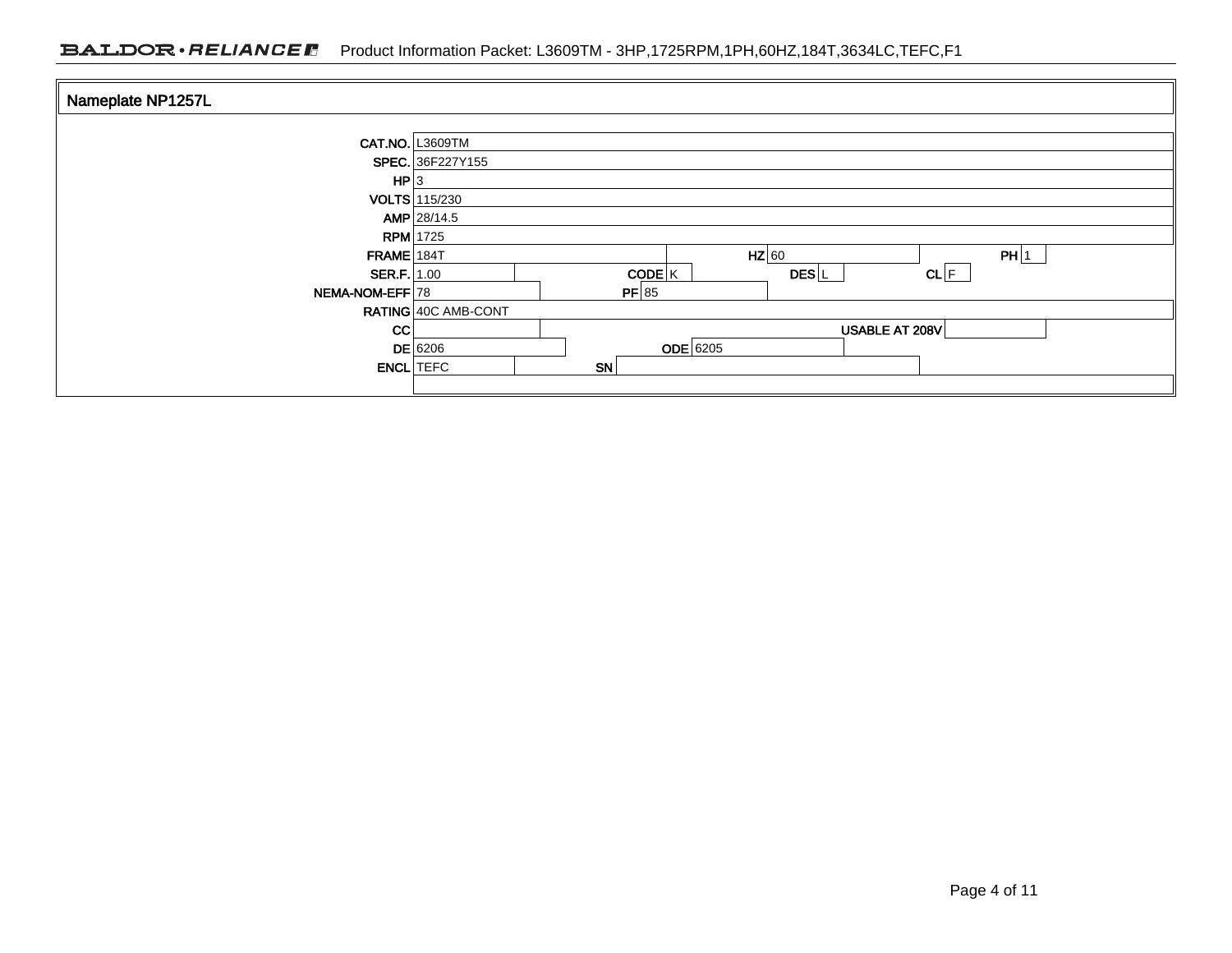| <b>Parts List</b>  |                                           |          |  |  |  |
|--------------------|-------------------------------------------|----------|--|--|--|
| <b>Part Number</b> | <b>Description</b>                        | Quantity |  |  |  |
| SA034864           | SA 36F227Y155                             | 1.000 EA |  |  |  |
| RA030892           | RA 36F227Y155                             | 1.000 EA |  |  |  |
| OC3060F10SP        | CYL OIL CAP 60MFD/370V                    | 1.000 EA |  |  |  |
| TPBRJ35DB          | THERMAL 1PH 1.25 MAN 120C                 | 1.000 EA |  |  |  |
| EC1815A06SP        | ELEC CAP 115V 2.0 X 4.3                   | 1.000 EA |  |  |  |
| 36CB3004A02        | 36 CB 1.09 @ 6, 1.25 MTO @ 3              | 1.000 EA |  |  |  |
| 36GS1000SP         | GASKET-CONDUIT BOX, .06 THICK #SV-330 LE  | 1.000 EA |  |  |  |
| 51XB1016A08        | 10-16X 1/2HXWSSLD SERTYB                  | 2.000 EA |  |  |  |
| 11XW1032G06        | 10-32 X .38, TAPTITE II, HEX WSHR SLTD U  | 1.000 EA |  |  |  |
| HA6015A09          | THERMAL RETAINER PLATED                   | 1.000 EA |  |  |  |
| 51XB1214A10        | 12-14 X 5/8HX WS SL SR TYBX               | 2.000 EA |  |  |  |
| 36EP3104A01        | FREP MACH ASSEMBLY FOR ROUTING            | 1.000 EA |  |  |  |
| HW4500A01          | 1641B(ALEMITE)400 UNIV, GREASE FITT       | 1.000 EA |  |  |  |
| 13XF0832A08        | 8-32 X.50 PAN HD, SLTD, TYPE F SCREW, ZIN | 2.000 EA |  |  |  |
| 36CB3800SP         | CAPACITOR COVER, CAST                     | 1.000 EA |  |  |  |
| HA7010A01          | CAPACITOR RETENTION CLAMP, 6.562 LONG     | 1.000 EA |  |  |  |
| 36GS3000           | GASKET, CAPACITOR COVER LEXIDE            | 1.000 EA |  |  |  |
| 51XB1016A05        | 10-16X5/16HX WA SL SR TYB (F/S)           | 2.000 EA |  |  |  |
| 10XN2520A12        | 1/4-20 X 3/4 HEX HEAD CAP                 | 2.000 EA |  |  |  |
| HW5100A05          | WVY WSHR F/205 & 304 BRGS                 | 1.000 EA |  |  |  |
| 36EP3100A01SP      | PUEP ASSEMBLY FOR ROUTING PURPOSES        | 1.000 EA |  |  |  |
| HW4500A01          | 1641B(ALEMITE)400 UNIV, GREASE FITT       | 1.000 EA |  |  |  |
| XY2520A12          | 1/4-20 HEX NUT, DIRECTIONAL SERRATIONS    | 4.000 EA |  |  |  |
| 51XB1214A16        | 12-14X1.00 HXWSSLD SERTYB                 | 1.000 EA |  |  |  |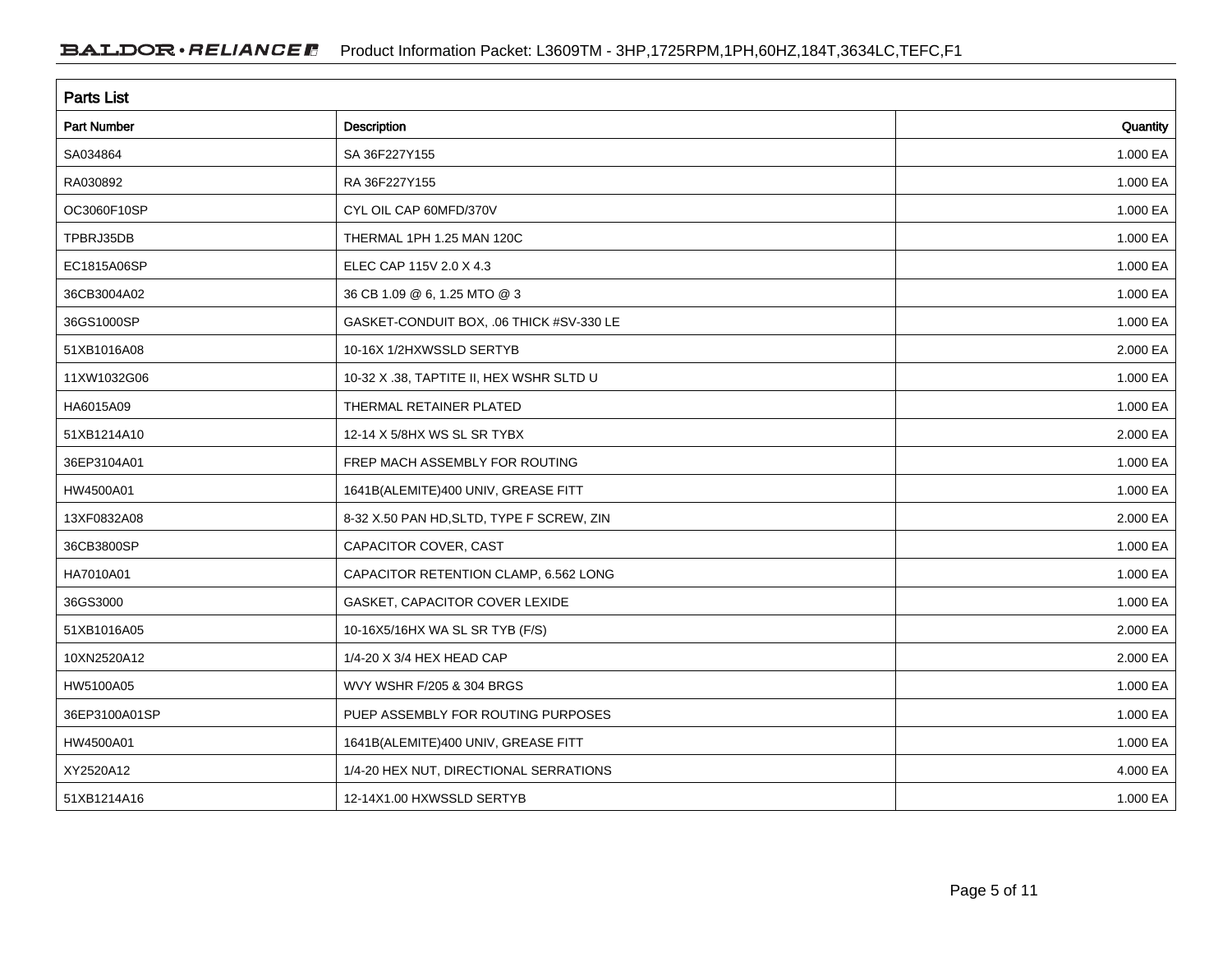| <b>Parts List (continued)</b> |                                                |          |  |  |
|-------------------------------|------------------------------------------------|----------|--|--|
| <b>Part Number</b>            | Description                                    | Quantity |  |  |
| 51XW1032A06                   | 10-32 X .38, TAPTITE II, HEX WSHR SLTD S       | 3.000 EA |  |  |
| 36CB4516                      | 750LIPPED CB LID - GALVANNEAL                  | 1.000 EA |  |  |
| 37GS1001                      | GASKET, CONDUIT BOX LID, .06 THICK LEXID       | 1.000 EA |  |  |
| 51XW0832A07                   | 8-32 X .44, TAPTITE II, HEX WSHR SLTD SE       | 4.000 EA |  |  |
| HW2501E16                     | KEY, 1/4 SQ X 1.750                            | 1.000 EA |  |  |
| HA7000A02                     | KEY RETAINER RING, 1 1/8 DIA, 1 3/8 DIA        | 1.000 EA |  |  |
| 85XU0407S04                   | 4X1/4 U DRIVE PIN STAINLESS                    | 2.000 EA |  |  |
| MJ1000A02                     | GREASE, POLYREX EM EXXON                       | 0.050 LB |  |  |
| 36FN3000A01SP                 | EXFN, PLASTIC, 7.00 OD, .912 ID                | 1.000 EA |  |  |
| MG1000G27                     | MED CHARCOAL METALLIC GREY 400-0096            | 0.022 GA |  |  |
| SP5172A05                     | 37 TYPE LC TORQ STAT SW LEAD ASSEMBLY          | 1.000 EA |  |  |
| 51XW0832A07                   | 8-32 X .44, TAPTITE II, HEX WSHR SLTD SE       | 2.000 EA |  |  |
| WD1000A15                     | 3-520132-2 AMP FLAG (4M/RL NON-CANC/NON-       | 4.000 EA |  |  |
| 36FH4009A102                  | IEC FH GREASER PRIMED                          | 1.000 EA |  |  |
| HA3101A45                     | THRUBOLT- 1/4-20 X 11.126                      | 4.000 EA |  |  |
| LB1119N                       | <b>WARNING LABEL</b>                           | 1.000 EA |  |  |
| LB1087                        | LABEL, MANUAL RESET (ROLL LABEL)               | 1.000 EA |  |  |
| LC0269                        | 1PH, DV, REV, THERMAL, 7 LD, L. AMP THRU HTR H | 1.000 EA |  |  |
| <b>NP1257L</b>                | ALUM UL CSA CC THERMAL REV MTG                 | 1.000 EA |  |  |
| 36PA1001                      | PKG GRP, PRINT<br>PK1017A06                    | 1.000 EA |  |  |
| MN416A01                      | TAG-INSTAL-MAINT no wire (2100/bx) 4/22        | 1.000 EA |  |  |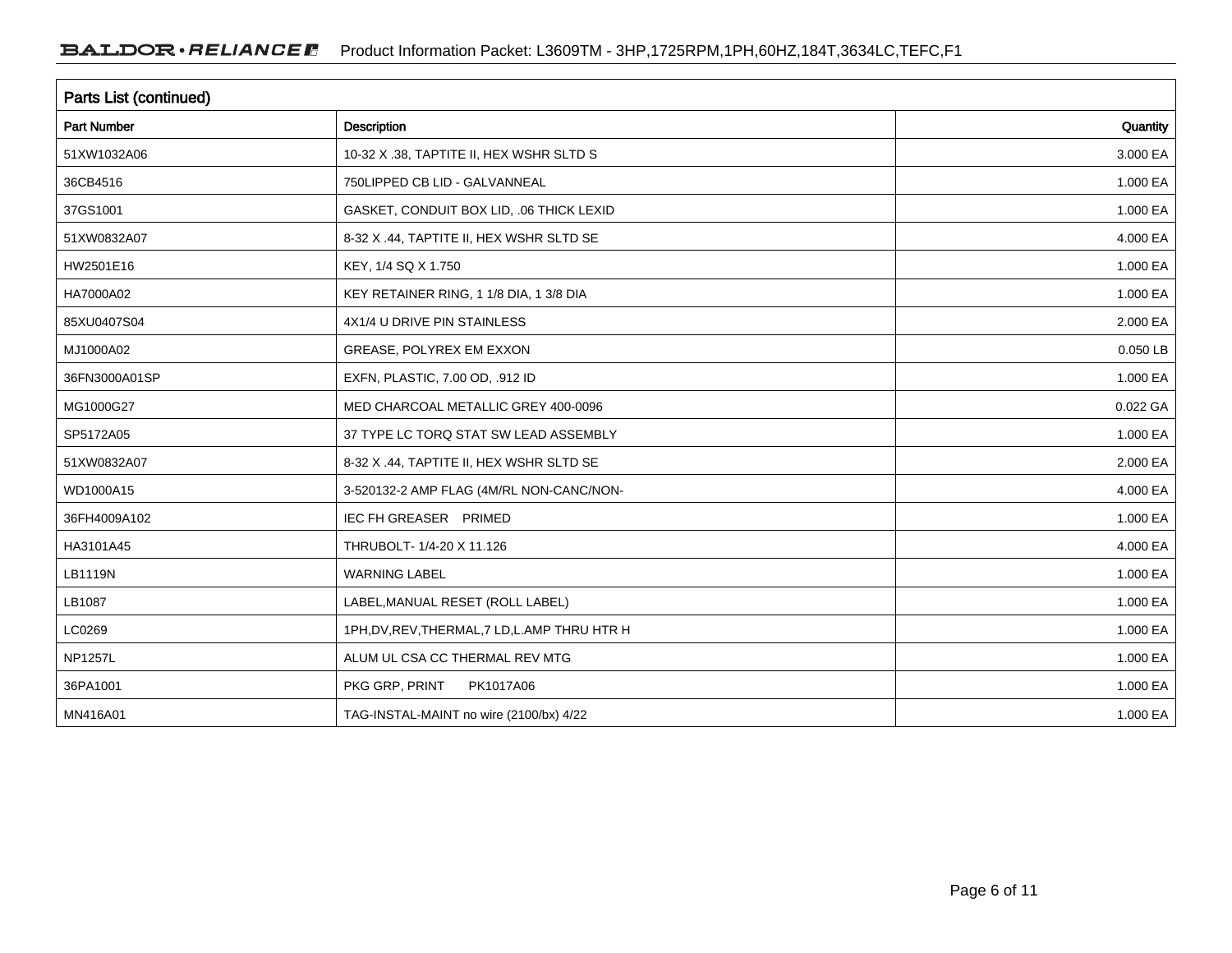| <b>Accessories</b> |                                         |    |  |  |  |  |
|--------------------|-----------------------------------------|----|--|--|--|--|
| <b>Part Number</b> | <b>Multiplier</b>                       |    |  |  |  |  |
| 36-3301            | C FACE KIT                              | A8 |  |  |  |  |
| 36EP1304A62SP      | FLANGE MTD ENDPLATE 182-4TD -ENCL (LESS | A8 |  |  |  |  |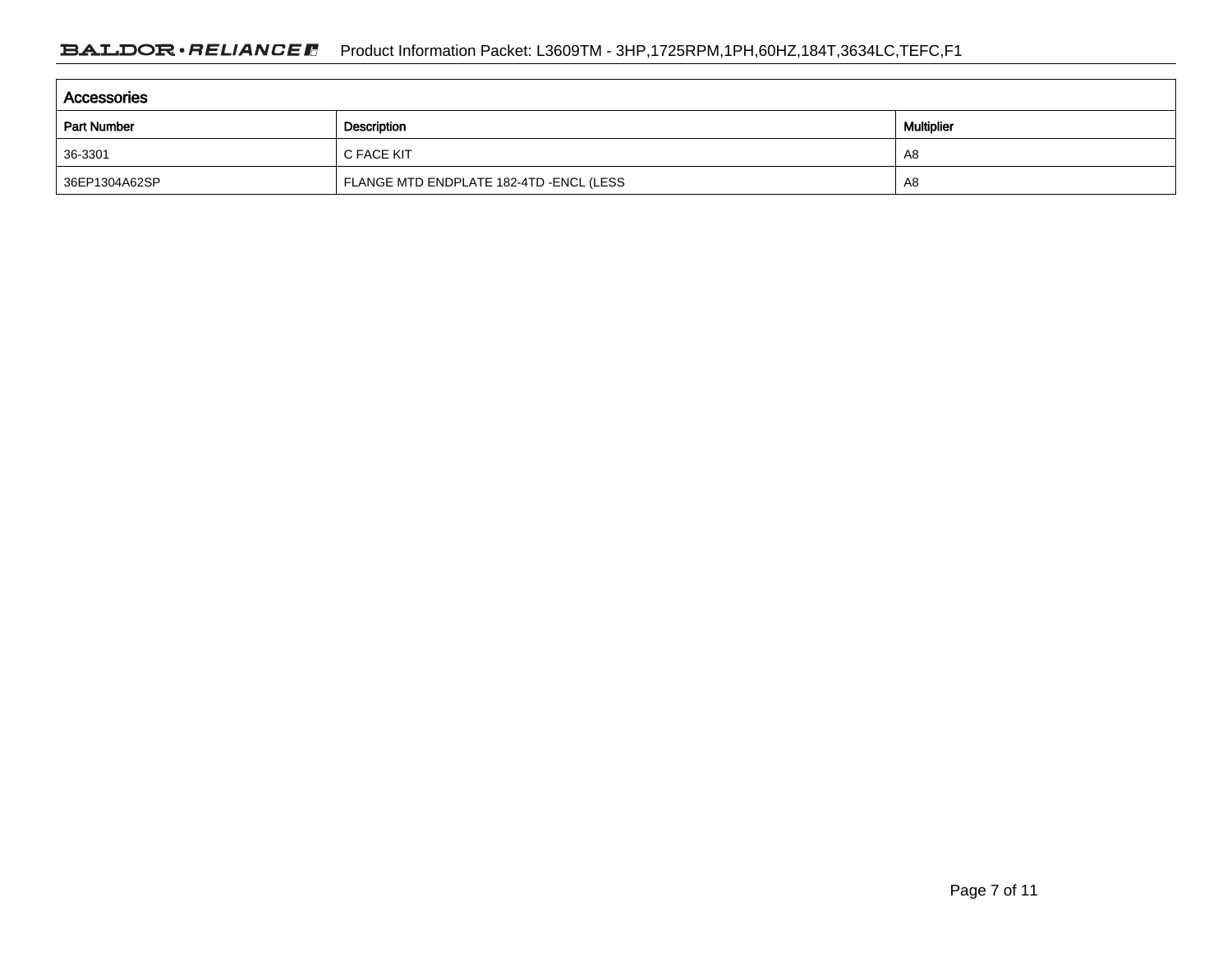#### **AC Induction Motor Performance Data**

#### Record # 11212Typical performance - not guaranteed values

| Winding: 36WGY155-R001<br><b>Type: 3634LC</b> |                        | <b>Enclosure: TEFC</b> |                                                 |                                              |
|-----------------------------------------------|------------------------|------------------------|-------------------------------------------------|----------------------------------------------|
| <b>Nameplate Data</b>                         |                        |                        | 230 V, 60 Hz:<br><b>High Voltage Connection</b> |                                              |
| <b>Rated Output (HP)</b>                      |                        | 3                      | <b>Full Load Torque</b>                         | 9 LB-FT                                      |
| <b>Volts</b>                                  |                        | 115/230                | <b>Start Configuration</b>                      | direct on line                               |
| <b>Full Load Amps</b>                         |                        | 28/14.5                | <b>Breakdown Torque</b>                         | 23 LB-FT                                     |
| <b>R.P.M.</b>                                 |                        | 1725                   | <b>Pull-up Torque</b>                           | 18 LB-FT                                     |
| Hz                                            | 60 Phase               |                        | Locked-rotor Torque                             | 29 LB-FT                                     |
| <b>NEMA Design Code</b>                       | L KVA Code             | K                      | <b>Starting Current</b>                         | 105 A                                        |
| Service Factor (S.F.)                         |                        |                        | <b>No-load Current</b>                          | 6.35 A                                       |
| <b>NEMA Nom. Eff.</b>                         | <b>78 Power Factor</b> | 85                     | Line-line Res. $@$ 25 <sup>o</sup> C            | $0.688 \Omega A Ph$<br>$0.628$ $\Omega$ B Ph |
| <b>Rating - Duty</b>                          |                        | 40C AMB-CONT           | Temp. Rise @ Rated Load                         | $96^{\circ}$ C                               |

### **Load Characteristics 230 V, 60 Hz, 3 HP**

| % of Rated Load     | 25   | 50   | 75   | 100  | 125  | 150  |
|---------------------|------|------|------|------|------|------|
| <b>Power Factor</b> | 53   |      | 81   | 86   | 88   | 89   |
| Efficiency          | 63.3 | 76.2 | 80.4 | 81.4 | 80.7 | 78.8 |
| <b>Speed</b>        | 1787 | 1775 | 1762 | 1747 | 1730 | 1709 |
| Line amperes        | 7.25 |      | 11.3 | 14   | 17.1 | 20.8 |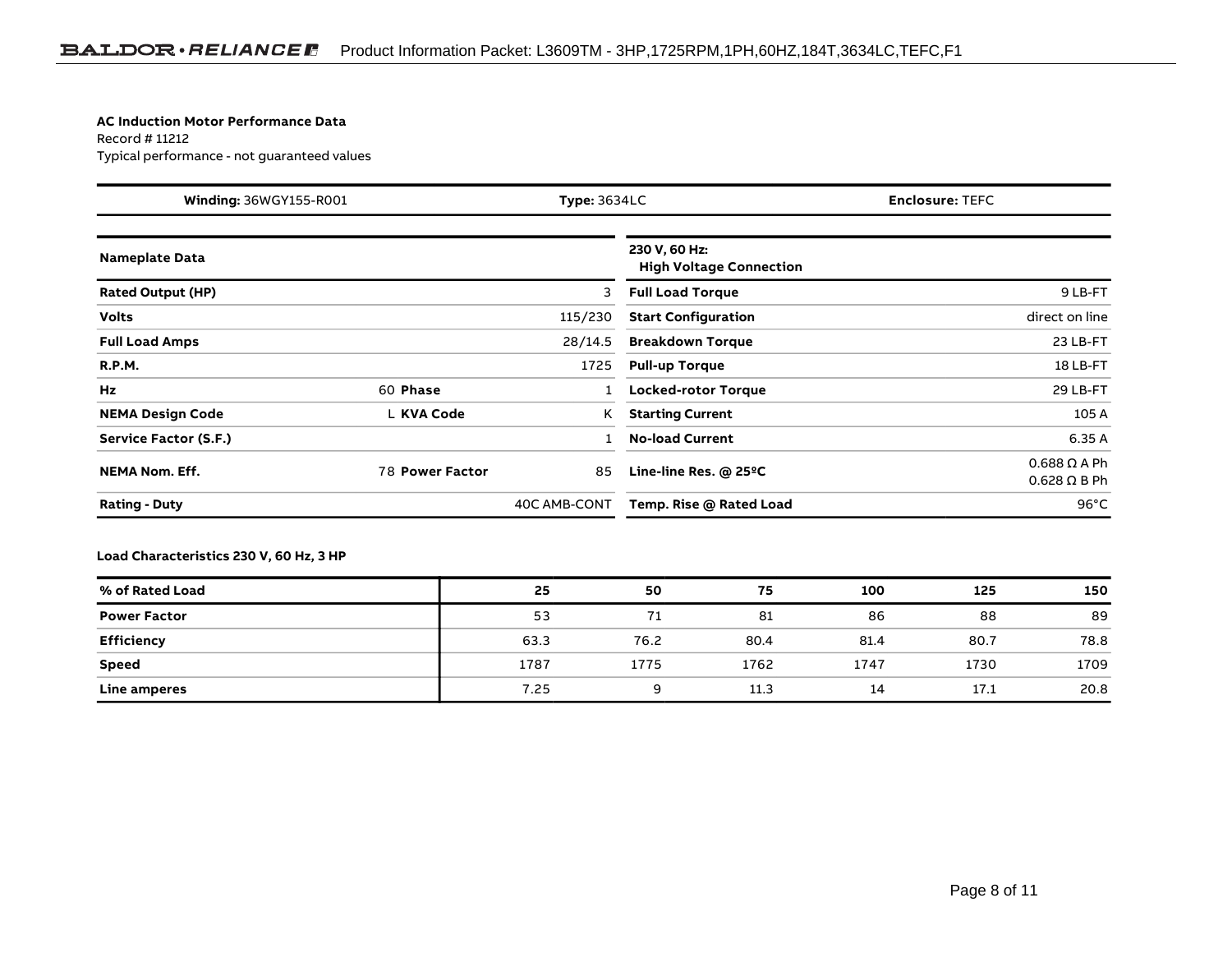

Performance Graph at 230V, 60Hz, 3.0HP Typical performance - Not guaranteed values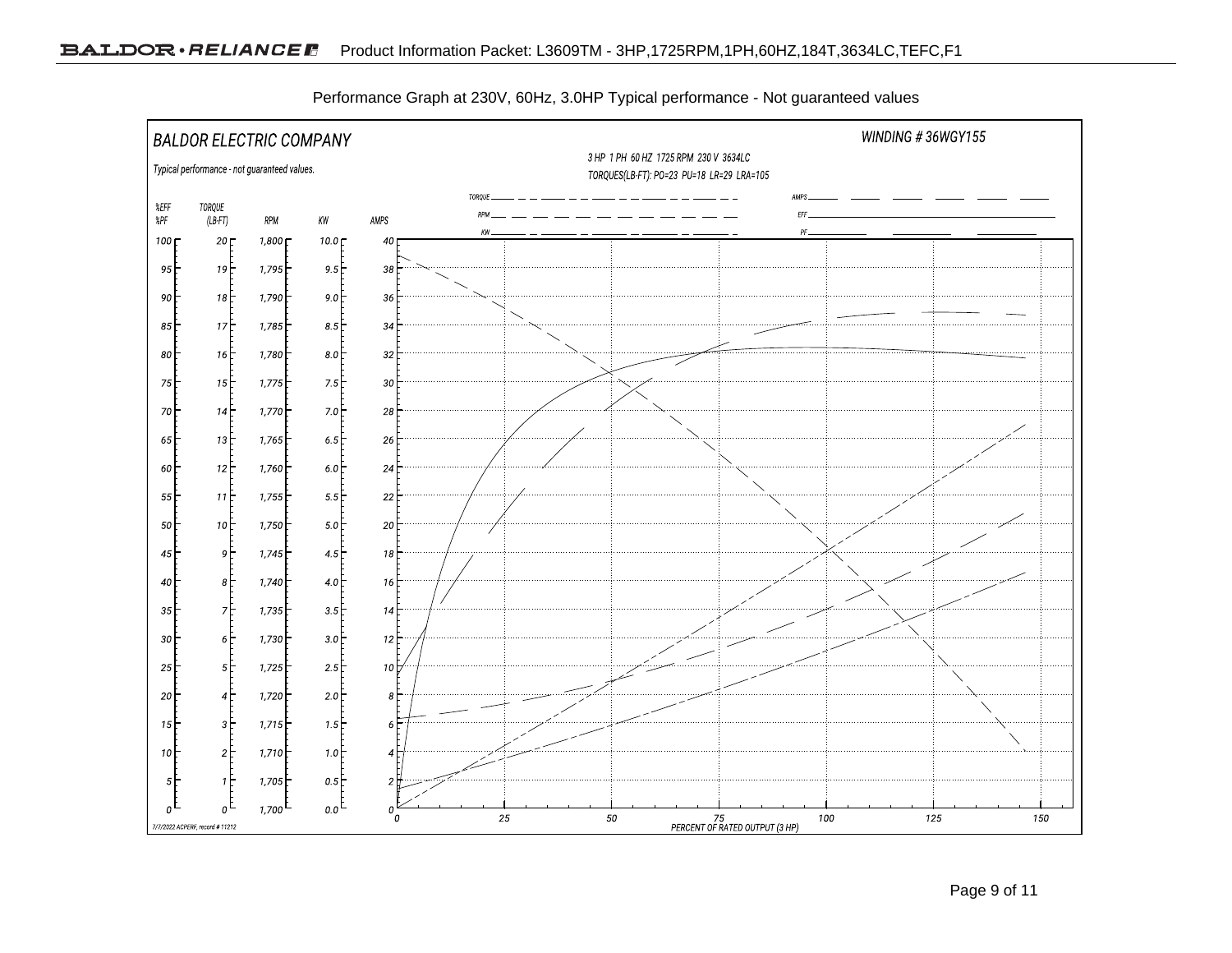### BALDOR · RELIANCE F Product Information Packet: L3609TM - 3HP,1725RPM,1PH,60HZ,184T,3634LC,TEFC,F1